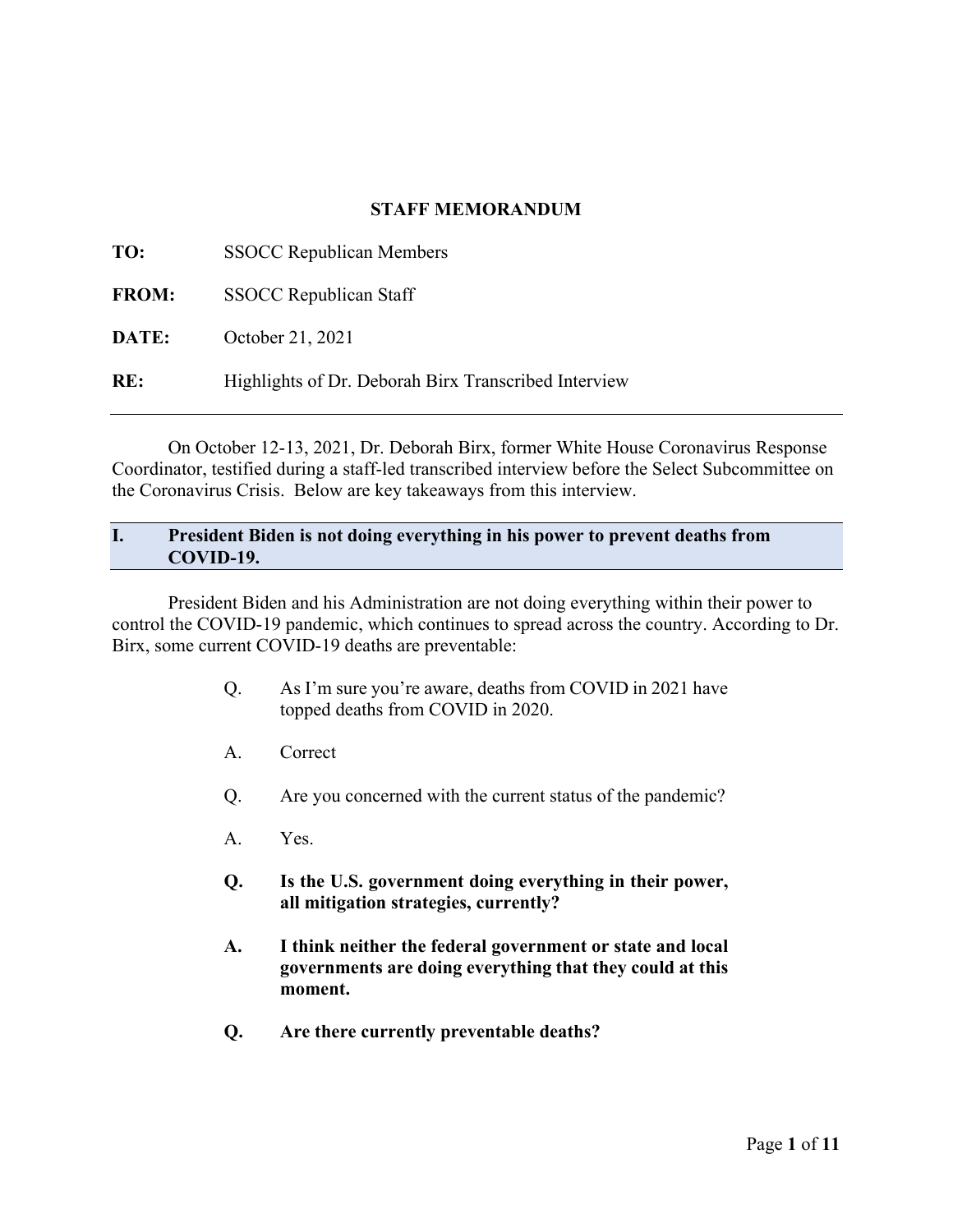#### **A. Yes.[1](#page-1-0)**

The current rate of testing—a key factor in preventing the spread of COVID-19—under the Biden Administration has declined. When President Trump left office, the U.S. was a world leader in testing for COVID-19,<sup>[2](#page-1-1)</sup> conducting 1.6 million tests per day.<sup>[3](#page-1-2)</sup> Under President Biden's leadership, however, there was a dramatic reduction in testing. One month after taking office, on February 20, 2021, the Biden Administration averaged only one million tests per day, cratering in July with only 500,000 tests per day. This testing reduction has left the U.S. behind and unprepared for a potential winter surge. Dr. Birx stated:

- Q. What do you think about, I guess, the accuracy of those athome tests?
- A. So, the accuracy improves with repeated testing…Tests were going up at a continuous slope of number of tests utilized every day from March of 2020 to January 2021. **And after January 2021…the United States fell off dramatically…and so we're behind now. I'm not sure that we can catch up in time…to be able to get ahead of what could occur in the winter.**[4](#page-1-3)

## **II. President Biden is incorrectly blaming unvaccinated individuals and Republican governors for his own failures regarding COVID-19.**

President Biden has repeatedly blamed unvaccinated individuals and Republican governors for the ongoing pandemic. This is misguided. Dr. Birx, who has spent four decades working on vaccine trials and outreach, noted this tactic could cause even more vaccine hesitancy. She said:

- Q. Could wider vaccine uptake earlier this year have prevented the majority of deaths that we have been seeing in the latest phase?
- A. …not all of them…**you don't single out a group and blame what occurs on that group. It is your responsibility to get in with that group, to talk to that group, to listen to that group and come to a place where that group can agree to an understanding on the role of vaccines.**

**We should not be stigmatizing and further putting people in a box that implies that they somehow don't**

<span id="page-1-0"></span><sup>1</sup> H. Comm on Oversight & Gov't Reform, Transcribed Interview of Dr. Deborah L. Birx, at 214 (Oct. 13, 2021) (emphasis added) [hereinafter Oct. 13 Birx TI].

<sup>2</sup> *See* Loru Roberson & Eugune Kelly, *Testing, By the Numbers*, FACTCHECK.ORG (May 12, 2020).

<span id="page-1-2"></span><span id="page-1-1"></span><sup>&</sup>lt;sup>3</sup> *Coronavirus in the U.S.: Latest Map and Case Count*, N.Y. TIMES (last updated Oct. 18, 2021). <sup>4</sup> Oct. 13 Birx TI at 71-73 (emphasis added).

<span id="page-1-3"></span>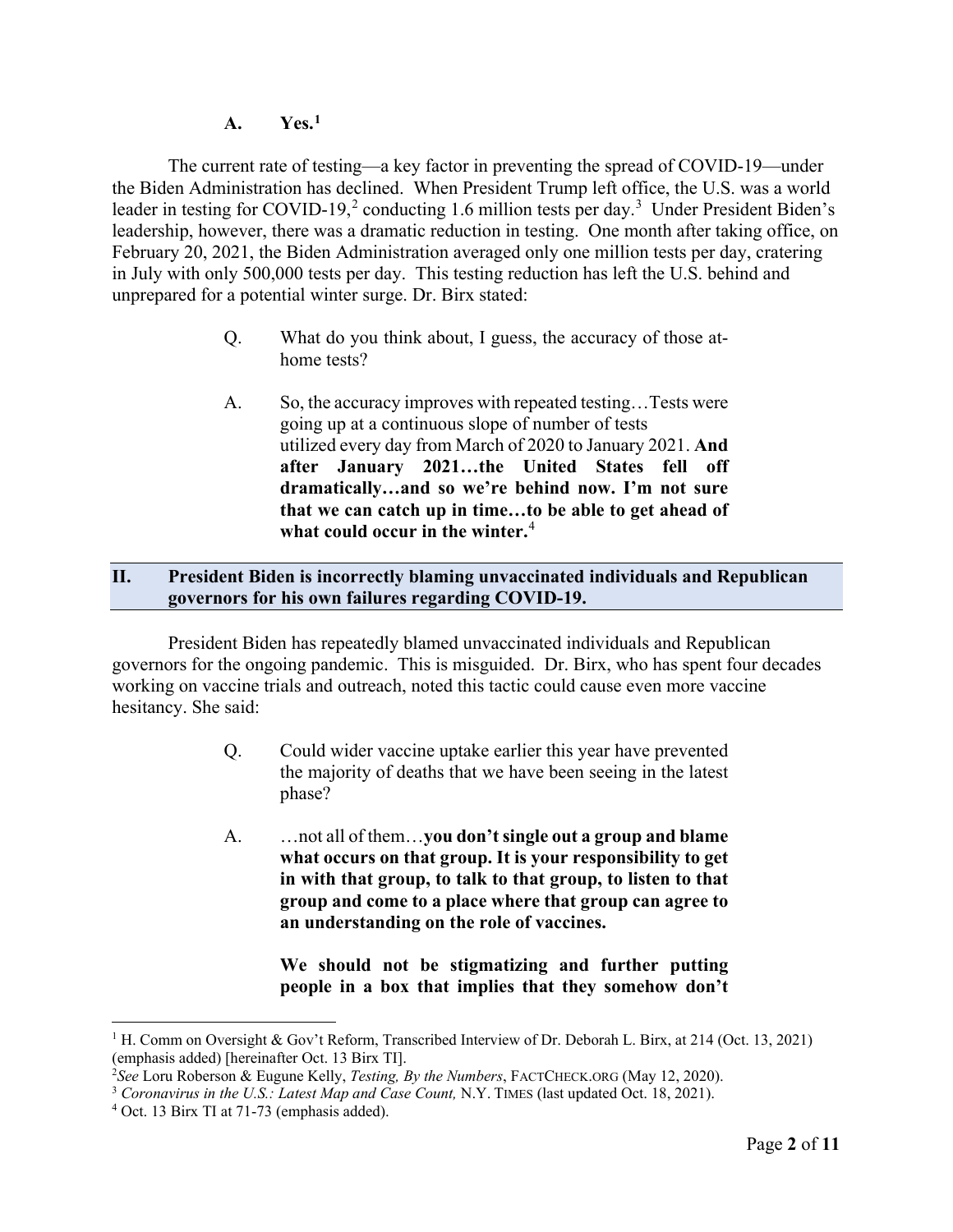**have - - that they're somehow not processing the information**…We never alienate and further alienate individuals in communities by stigmatizing them for being in one position or another.<sup>[5](#page-2-0)</sup>

By blaming Republican governors, President Biden abdicates his responsibility to educate individuals across America at the state and local level. Dr. Birx stated it is "critically important to listen and understand from the governors and from the public health officials, from the tribal chairmen, exactly what is possible and plausible when you're talking about mitigation efforts."[6](#page-2-1) Instead, President Biden continues to demand governors "get out of the way" while enacting top-down mandates from Washington.<sup>[7](#page-2-2)</sup> Dr. Birx testified:

- Q. And is it fair to say some of those decisions [to respond to the 2021 summer surge] were made by southern state governors who refused to implement measures in late 2020 as well?
- A. **If you're sitting in Washington [D.C.] and you're not talking to the states but once a week on a governors' call and you don't have people representing you in those states and talking to those governors, then that's on [the Administration].**[8](#page-2-3)

## **III. China misled the United States and the world early on by withholding critical information and gagging those who wanted to tell the world the truth.**

China's delay in providing truthful information to the U.S. and World Health Organization (WHO)—including accurate case and fatality data, evidence of human-to-human transmission, and the viral genome—likely hampered the U.S. response to the COVID-19 pandemic. Dr. Birx stated:

- Q. Dr. Fauci last spring said that China's delay probably hampered the U.S. response. Would you agree with that statement?
- A. **I absolutely agree**, because when you imply that there's not human-to-human transmission, and it wasn't just China. WHO [World Health Organization] also took weeks to say that there was human-to-human transmission.<sup>[9](#page-2-4)</sup>

<span id="page-2-0"></span><sup>5</sup> *Id*. at 214-215 (emphasis added).

<span id="page-2-1"></span><sup>6</sup> *Id*. at 69.

<span id="page-2-2"></span><sup>7</sup> Zeke Miller & Darlene Superville, *Biden chides Republican governors who resist vaccine rules,* ASSOC. PRESS (Aug. 3, 2021)

<span id="page-2-3"></span><sup>8</sup> Oct. 13 Birx TI at 217-218 (emphasis added).

<span id="page-2-4"></span><sup>9</sup> H. Comm on Oversight & Gov't Reform, Transcribed Interview of Dr. Deborah L. Birx, at 66 (Oct. 12, 2021) (emphasis added) [hereinafter Oct. 12 Birx TI].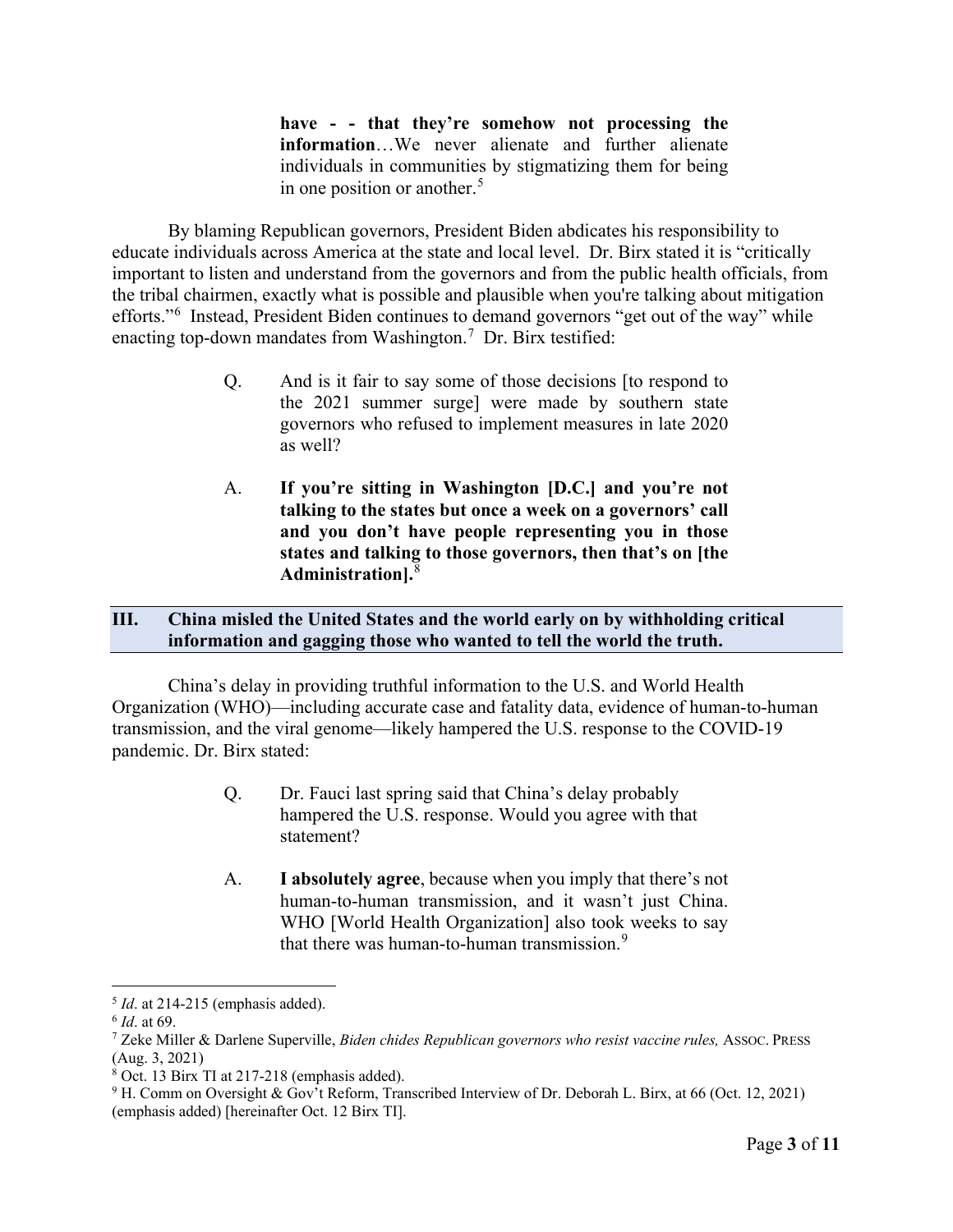For weeks, at the beginning of this pandemic, China misled the U.S. and the world by withholding critical evidence of human-to-human transmission. This delay inhibited the U.S. response and allowed COVID-19 to spread uncontrolled. Dr. Birx stated:

- Q. Did [Matthew Pottinger]<sup>[10](#page-3-0)</sup> think China lied to us about [COVID-19] from the get-go?
- A. He had been in China during SARS and he felt China was being as nontransparent as they were during SARS.
- Q. Is non-transparency lying to us?
- A. Well, certainly misleading.
- **Q. So, you would agree?**
- **A. That we were misled early on? Correct.**
- Q. How exactly did they mislead us? How exactly were they not transparent?
- A. …I saw the social media posts from physicians and the number of people who were in the hospital. And you just don't overrun hospitals… without a lot of community spread.
- Q. Okay.

## **A. And so, I believe that there had to be evidence of humanto-human transmission weeks before the WHO or the world was notified.[11](#page-3-1)**

China disregarded the need for a comprehensive global approach to the COVID-19 pandemic by failing to be forthright with the World Health Organization (WHO) and others. In some cases, they likely provided false information to international public health officials. Dr. Birx stated:

## **Q. So, do you think China was providing the WHO with false information that led to a couple week delay in confirming [human-to-human transmission] to the world?**

A. **I do**, because I believe that there were physicians and nurses on the ground that were trying to get out that information beforehand. So, if they were trying to get it out to the public,

<span id="page-3-1"></span><span id="page-3-0"></span><sup>&</sup>lt;sup>10</sup> Matthew Pottinger was Deputy National Security Advisor from Sept. 22, 2019 through Jan. 7, 2021.<br><sup>11</sup> Oct. 12 Birx TI at 66-67.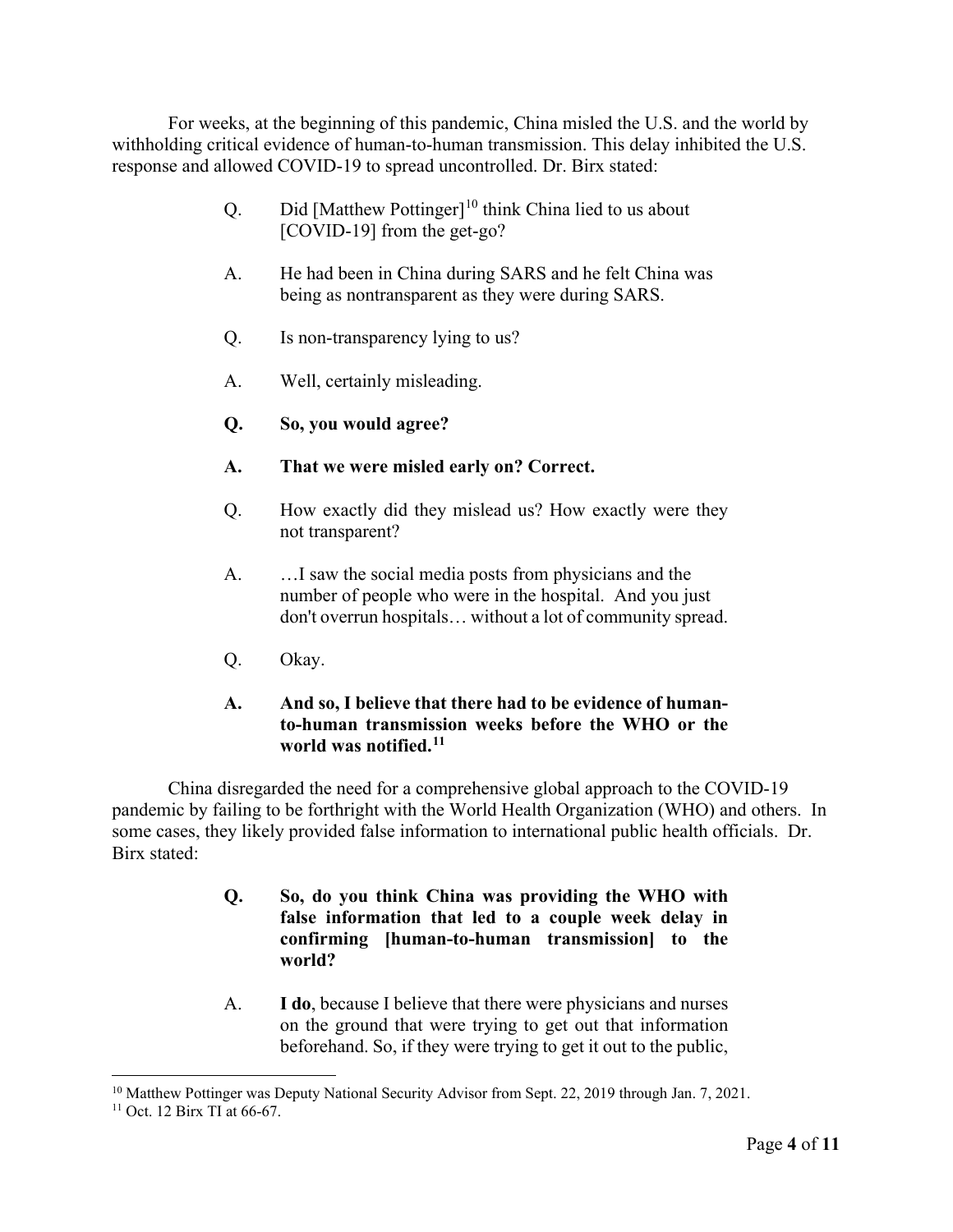I am sure they were also getting it to their national Chinese officials… I would imagine even as early as late November, early December they were noting that this was an unusual flu season.<sup>[12](#page-4-0)</sup>

Further, to cover up this malfeasance, China likely issued gag orders to local doctors:

- Q. Do you believe the local doctors that were tracking what was then an atypical pneumonia, I think is how it was characterized, were put under gag orders by the Chinese government?
- A. I'm assuming that to be so.<sup>[13](#page-4-1)</sup>

#### **IV. The origins of COVID-19 are discoverable but requires cooperation from China.**

The origins of COVID-19 are detectable if China is willing to share the earliest sequences of the virus. Dr. Birx confirmed that early statements from scientists, scientific publications, and the media downplaying the lab leak were premature and not based on data. Dr. Birx testified:

- Q. Do you think the most likely scenario is from a lab or back to a pangolin to people?
- A. I don't know, but I know we will know.
- **Q. How long do you think it will take?**
- **A. It all depends on the number of sequences that [researchers] can get from China. Because you have to get the sequences from the origin…[14](#page-4-2)**

On March 7, 2020, Dr. Peter Daszak, President of EcoHealth Alliance, Inc. (EcoHealth), orchestrated and published an article in the Lancet that stated, "[t]he rapid, open, and transparent sharing of data on this outbreak is now being threatened by rumors and misinformation around its origins. We stand together to strongly condemn conspiracy theories suggesting COVID-19 does not have a natural origin."[15](#page-4-3) Dr. Daszak's article was the basis for much of social media to censor information regarding the lab origin hypothesis. Dr. Birx stated:

> Q. The Lancet published a piece…, March 7, 2020,…'we stand together to strongly condemn conspiracy theories suggesting

<span id="page-4-0"></span><sup>&</sup>lt;sup>12</sup> Oct. 13 Birx TI at 44-45 (emphasis added).<br><sup>13</sup> *Id.* at 45.

<span id="page-4-1"></span>

<span id="page-4-2"></span><sup>&</sup>lt;sup>14</sup> Oct. 12 Birx TI at 69-75.

<span id="page-4-3"></span><sup>15</sup> Peter Daszak, et. al., *Statement in support of the scientists, public health professionals, and medical professionals of China combatting COVID-19,* THE LANCET (Mar. 7, 2020).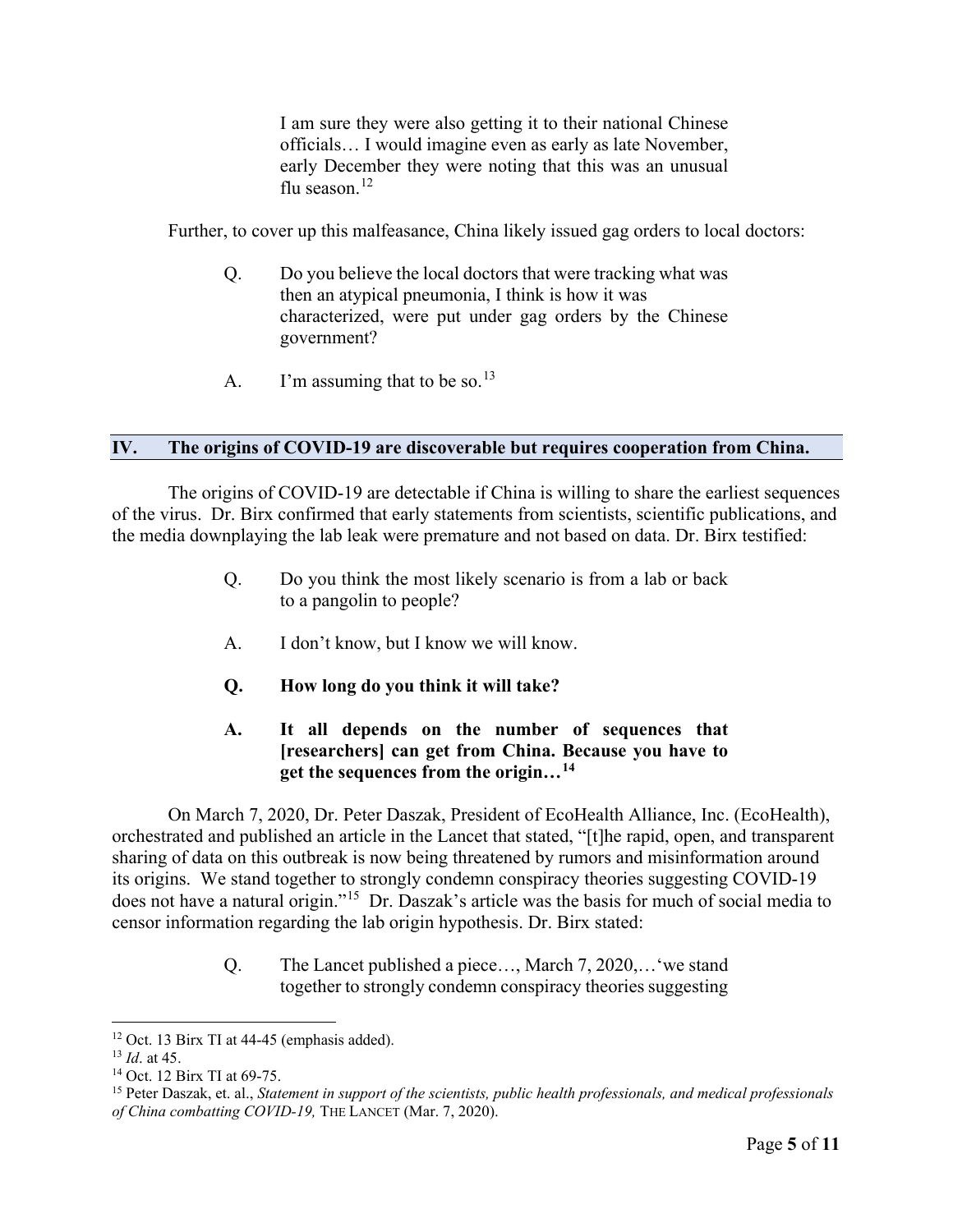COVID-19 does not have a natural origin.' Do you agree with that statement?

### **A. I believe that they couldn't have known the final answer to that when it was written.[16](#page-5-0)**

## **V. Dangerous gain-of-function research was occurring at the Wuhan Institute of Virology and should no longer be funded by U.S. taxpayers.**

According to the National Institutes of Health (NIH), EcoHealth and the Wuhan Institute of Virology (WIV) "generate[d] SARS-like or MERS-like chimeric coronaviruses."[17](#page-5-1) According to Dr. Birx, the process of intentionally combining—making recombinant or chimeric viruses viruses in a laboratory qualifies as gain-of-function research. Dr. Birx stated:

- Q. Combining [creating recombinant or chimeric viruses] viruses in a lab intentionally for research, do you consider that to be gain of function?
- A. Yes. Intentionally recombining.<sup>[18](#page-5-2)</sup>

Dr. Birx believes the U.S. should not provide taxpayer funding for gain-of-function research. She stated:

- **Q. Should U.S. taxpayers fund gain-of-function research?**
- A. **Because of the work that I was doing in the military with very serious pathogens, I could not support that because I understand the depth and breadth of serious infectious diseases out there.**[19](#page-5-3)

## **VI. The CDC and WHO suffered institutional failures while responding to the COVID-19 pandemic.**

During the course of the pandemic, career officials at the U.S. Centers for Disease Control and Prevention (CDC) operated remotely instead of in their offices or out in the field. Dr. Birx testified:

> Q. In your experience, while you were in government during the pandemic did the CDC operate remote or in-person?

<span id="page-5-1"></span><span id="page-5-0"></span><sup>&</sup>lt;sup>16</sup> Oct. 12 Birx TI at 77-78.<br><sup>17</sup> Letter from Hon. Francis Collins, Dir., Nat'l Inst. of Health, to Hon. James Comer, Ranking Member, H. Comm. on Oversight and Reform (July 28, 2021).

<span id="page-5-2"></span><sup>18</sup> Oct. 12 Birx TI at 88.

<span id="page-5-3"></span><sup>19</sup> *Id*. at 71 (emphasis added).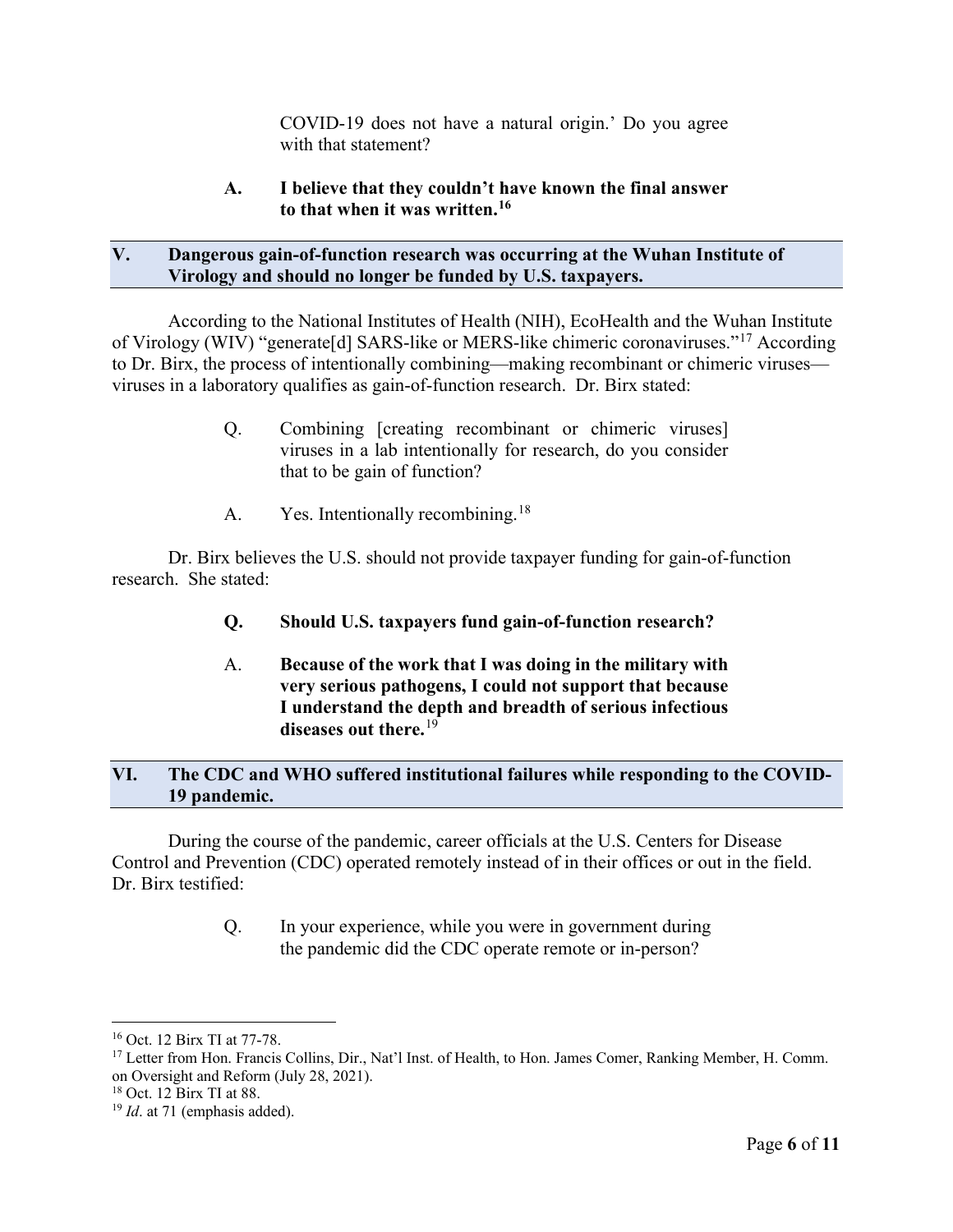A. They were remote.<sup>[20](#page-6-0)</sup>

According to Dr. Birx, the CDC should have worked in the field instead of being remote:

- Q. And should [CDC] be [remote]?
- A. …In a pandemic where many things are fluid, what you want is your public health actors in the field. $21$

Dr. Birx explained CDC needs to be held accountable to actual outcomes and impact, including its failures, in future pandemics. Dr. Birx stated:

- Q. …Would just love your opinion on how we can better the CDC.
- A. …The CDC should be held specifically accountable to outcomes and impact…so that there can't just be money dislinked from outcomes and impacts. **[The CDC has] become very attached to [its] computer…CDC needs to be held to very specific results and improvement…**[22](#page-6-2)

Both the CDC and the WHO failed to respond quickly and appropriately to novel aspects of COVID-19, including human-to-human transmission and asymptomatic spread. For the CDC, this likely led to mass confusion regarding testing practices. For the WHO, its reliance on China for information significantly delayed the truth from being disseminated to the rest of the world. Dr. Birx had the following exchange:

- Q. When did you first suspect human-to-human transmission?
- A. In January, when I saw a social media post from one of the hospitals.
- Q. Do you remember the date in January?
- A. No. Sometime - I would say the first week or two of January, it came from media reports, not [from] anything that I was seeing through standard public health analysis.
- Q. When did the WHO first confirm human-to-human transmission?
- A. I think it was around January  $19<sup>th</sup>$  or  $20<sup>th</sup>$ .

<span id="page-6-0"></span><sup>20</sup> *Id.* at 129.

<span id="page-6-1"></span> $21$  Oct. 13 Birx TI at 59.

<span id="page-6-2"></span><sup>22</sup> *Id*. at 133-138 (emphasis added).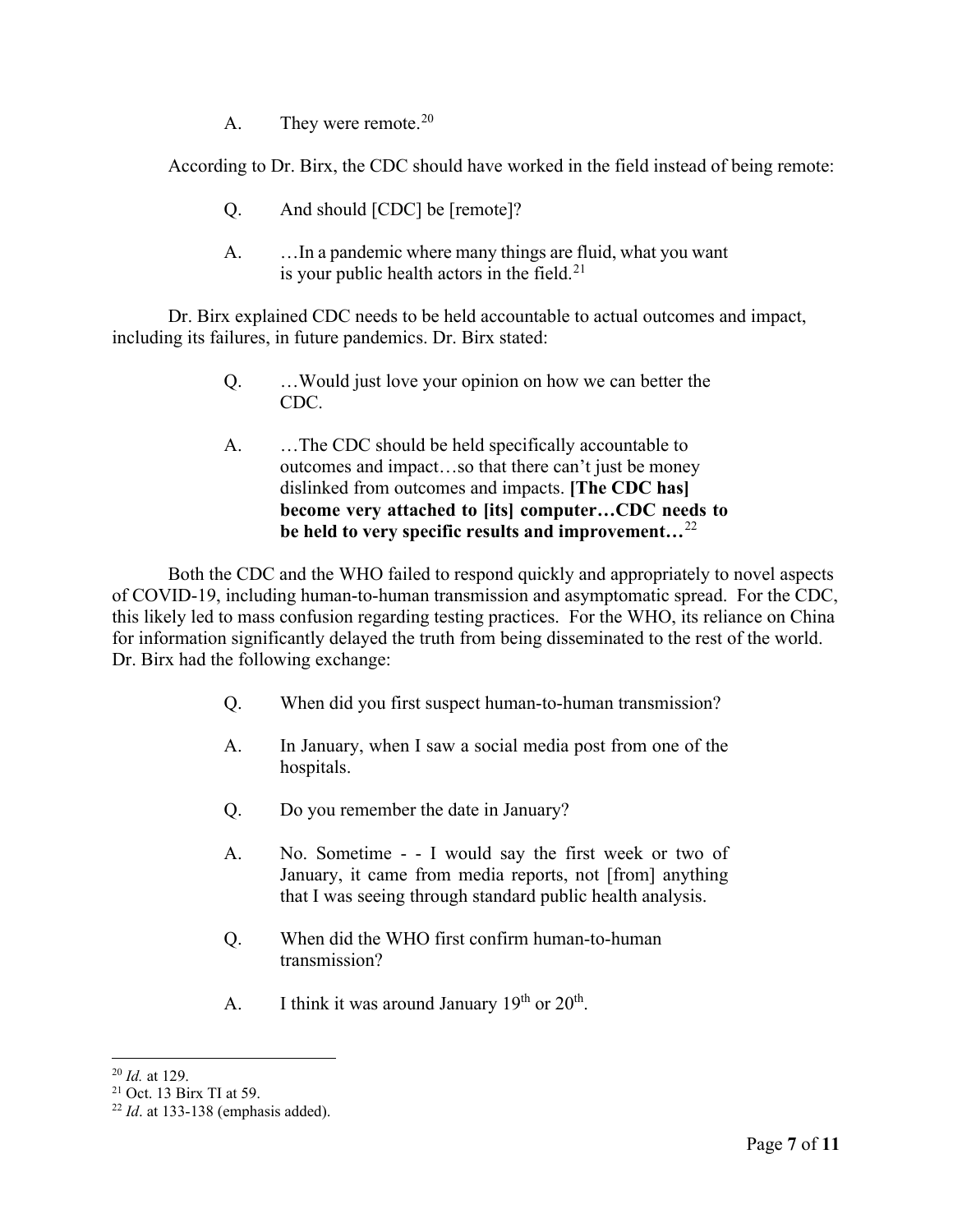- **Q. Why do you think there was a delay in your suspicion versus WHO confirmation?**
- **A. …They would be completely reliant on China providing data.**
- **Q. So, do you think China was providing the WHO with false information that led to a couple week delay in confirming [human-to-human] transmission to the world?**
- **A. I do…[23](#page-7-0)**

Dr. Birx stated that she always suspected COVID-19 was transmitting between asymptomatic patients, but this view was not shared by the WHO or CDC for months:

- Q. When did you first suspect asymptomatic transmission?
- A. I suspected it all along…[24](#page-7-1)

According to Dr. Birx, the WHO and the CDC presented mixed messaging to the public on asymptotic virus transmission:

- **Q. When did the WHO confirm asymptomatic transmission?**
- **A. Even as late as June they were discounting the role of asymptomatic transmission.**
- Q. Why do you think that is?
- A. I don't know… I think even our own CDC really believed that the number of asymptomatic cases was not a significant contribution to the community spread. And I believed it was… $^{25}$  $^{25}$  $^{25}$

Dr. Birx struggled to place her data-driven recommendations on asymptomatic spread into CDC guidance. As a result of career CDC officials ignoring these requests, the public was not adequately informed of the dangers of asymptomatic spread. As a result, state and local public health officials likely did not implement measures to mitigate early spread. Dr. Birx had the following exchange:

Q. When did CDC adjust their stance and confirm

<span id="page-7-0"></span><sup>23</sup> *Id*. at 43-44 (emphasis added). 24 *Id*. at 45.

<span id="page-7-1"></span>

<span id="page-7-2"></span><sup>25</sup> *Id*. at 48 (emphasis added).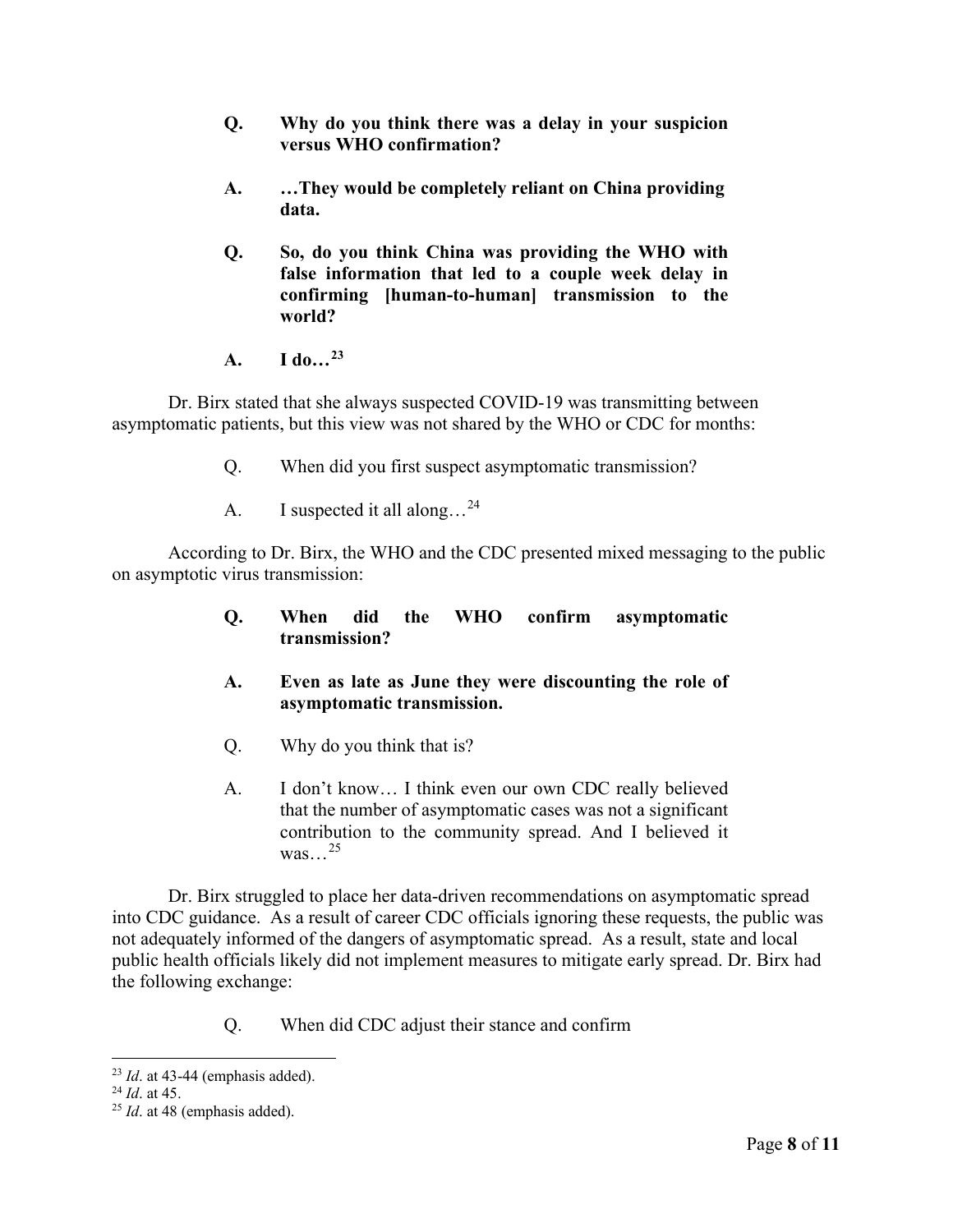asymptomatic spread?

A. I got it in some of the guidance, but it was always several bullets down. I never could get it to a place where the first bullet said: We believe, in young people, the majority of the spread is occurring with people who don't feel like they have symptoms associated with infectious disease…I could never get the [CDC] to that place.  $26$ 

## **VII. Andrew Cuomo violated federal guidance when he directed nursing homes to accept potentially COVID-19 positive patients.**

On March 25, 2020, former New York Governor Andrew Cuomo issued guidance that stated, "[n]o resident shall be denied re-admission or admission to the [nursing home] solely based on a confirmed or suspected diagnosis of COVID-19" and "[nursing homes] are prohibited from requiring a hospitalized resident…be tested for COVID-19 prior to admission or re-admission."<sup>[27](#page-8-1)</sup> This order violated CDC and Centers for Medicare & Medicaid Services (CMS) guidance and likely led to thousands of unnecessary deaths. Dr. Birx stated:

- Q. On the bottom of page 4 of this CMS guidance it gives guidance on how to return a resident diagnosed with COVID-19 back to their nursing home; and it says it should be done if a facility can follow CDC guidance for transmission-based precautions. First, what would those transmission-based precautions have been?
- A. So that would require isolation and gowning, masking, and ensuring no contact with any other residents.
- Q. [CMS] Administrator [Seema] Verma said about this guidance, 'under no circumstances should a hospital discharge a patient to a nursing home that is not prepared to take of those patient's needs.'
- A. Correct.
- Q. If we turn now to the New York Guidance…Does that have the same qualifier of able to take CDC precautions as the CMS guidance required?
- A. No.

<span id="page-8-0"></span><sup>26</sup> *Id*. at 50.

<span id="page-8-1"></span><sup>27</sup> Memorandum from the New York State Department of Health to Nursing Home Administrators, et. al., *Advisory: Hospital Discharges and Admissions to Nursing Homes* (Mar. 25, 2020) (on file with Comm. Staff).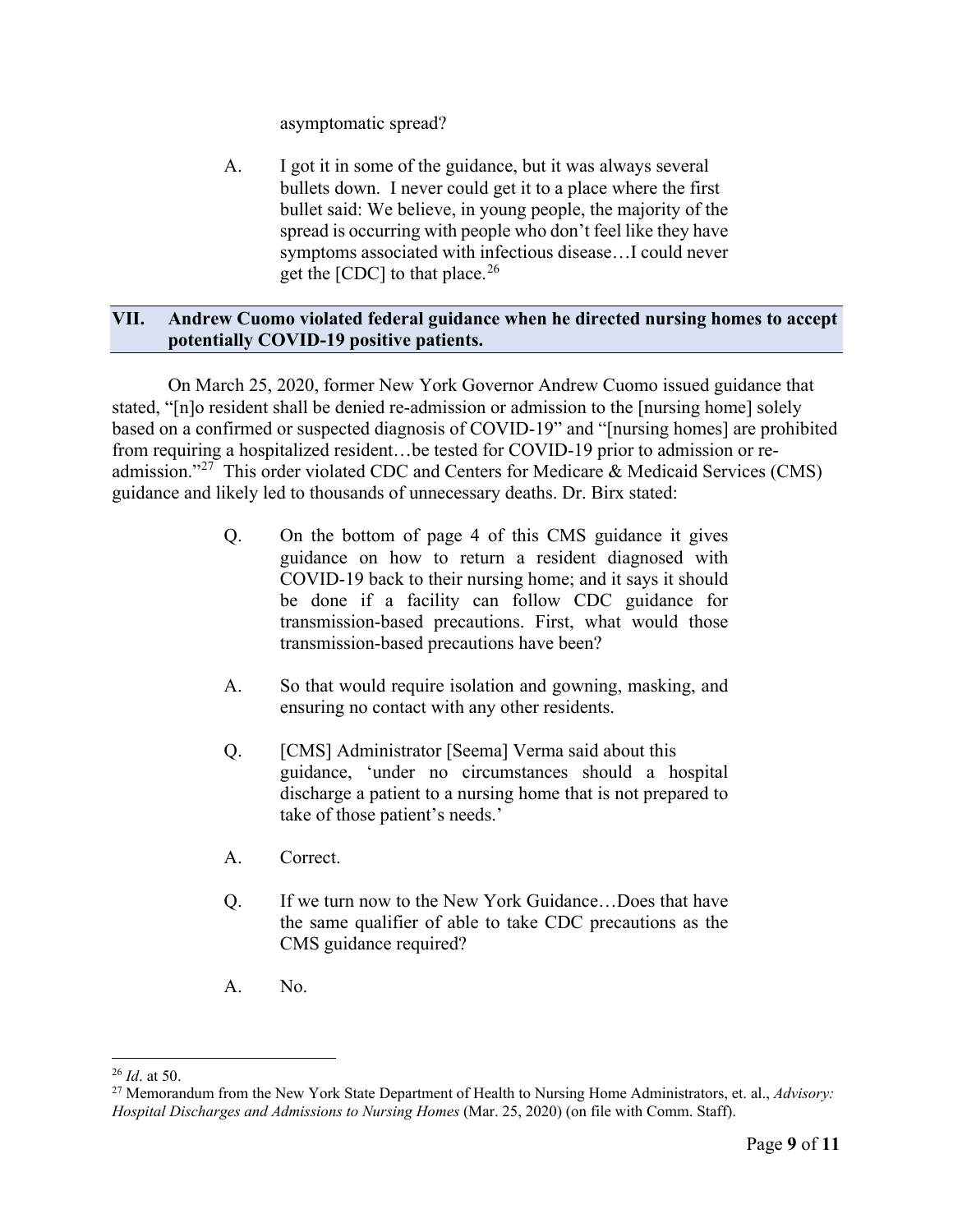## **Q. So, would [New York state's] guidance have violated CMS guidance?**

## **A. Yes.[28](#page-9-0)**

Dr. Birx spoke about the negative effects of readmitting potentially positive COVID-19 nursing home residents:

- **Q. Do you think admitting potentially positive COVID-19 nursing home residents back into the nursing home without the ability to quarantine or isolate them is dangerous and could lead to unnecessary deaths?**
- **A. Yeah, I think that's why the CDC guidance was very clear about precautions needed to protect them.** And I think that's why [CMS Administrator] Seema [Verma] was proactively working on these infection control guidance.<sup>[29](#page-9-1)</sup>

#### **VIII. The Biden Administration prematurely reversed masking guidance to meet an arbitrary political deadline.**

On April 3, 2020, the CDC recommended all Americans wear cloth face coverings to stop the spread of COVID-19.<sup>[30](#page-9-2)</sup> On April 27, 2021, President Biden announced July 4 as a "target date to get life in America closer to normal and to begin to celebrate our independence from the virus."[31](#page-9-3) Two weeks later, on May 13, 2021, the CDC dropped its mask recommendation for fully vaccinated Americans.<sup>[32](#page-9-4)</sup> That same day, President Biden tweeted, "Vaxxed or Masked."[33](#page-9-5)

Dr. Birx expressed doubts about the CDC decision to reverse mask guidance:

## **Q. In terms of public health, was it a mistake to reverse that mask guidance?**

# **A. I think it was premature. It may not be a mistake in the future, but it was too early to change that guidance**. [34](#page-9-6)

Dr. Birx further elaborated on her doubts regarding the CDC decision:

Q. You said earlier about the new masking guidance for

<span id="page-9-1"></span><span id="page-9-0"></span><sup>&</sup>lt;sup>28</sup> Oct. 13 Birx TI at 119-121 (emphasis added).<br><sup>29</sup> *Id.* at 123 (emphasis added).

<span id="page-9-4"></span><span id="page-9-3"></span>

<span id="page-9-2"></span><sup>&</sup>lt;sup>30</sup> Laura Geggel, *Everyone should wear face 'masks' in public, CDC now recommends* (Apr. 3, 2020).<br><sup>31</sup> Remarks by President Biden on the COVID-19 Response, THE WHITE HOUSE (Apr. 27, 2021).<br><sup>32</sup> Erika Edwards, et. al.,

<span id="page-9-5"></span>

<span id="page-9-6"></span>